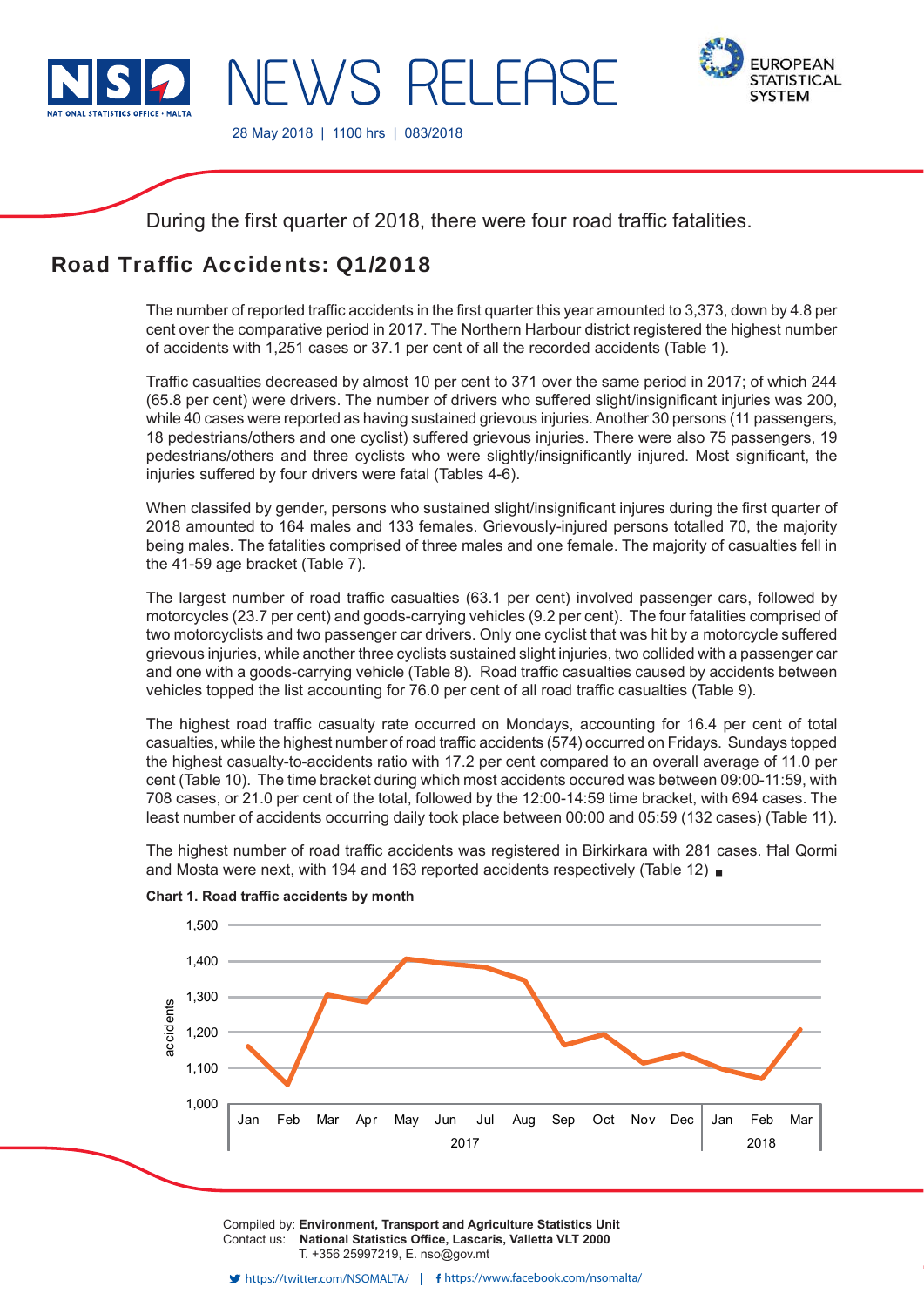## Table 1. Total road traffic accidents

|                        |       | January-March |        |                      |
|------------------------|-------|---------------|--------|----------------------|
| <b>Region/District</b> | 2017  | 2018          | Change | Percentage<br>change |
| <b>MALTA</b>           | 3,543 | 3,373         | $-170$ | $-4.8$               |
| <b>Malta</b>           | 3,356 | 3,225         | $-131$ | $-3.9$               |
| Southern Harbour       | 718   | 638           | $-80$  | $-11.1$              |
| Northern Harbour       | 1,313 | 1,251         | $-62$  | $-4.7$               |
| South Eastern          | 334   | 314           | $-20$  | $-6.0$               |
| Western                | 466   | 433           | $-33$  | $-7.1$               |
| Northern               | 525   | 589           | 64     | 12.2                 |
| <b>Gozo and Comino</b> | 187   | 148           | $-39$  | $-20.9$              |

## Table 2. Non-injury road traffic accidents

|                        |       | January-March |        |                      |
|------------------------|-------|---------------|--------|----------------------|
| <b>Region/District</b> | 2017  | 2018          | Change | Percentage<br>change |
| <b>MALTA</b>           | 3,219 | 3,074         | $-145$ | $-4.5$               |
| <b>Malta</b>           | 3,055 | 2,943         | $-112$ | $-3.7$               |
| Southern Harbour       | 648   | 565           | -83    | $-12.8$              |
| Northern Harbour       | 1,221 | 1,167         | $-54$  | $-4.4$               |
| South Eastern          | 302   | 272           | $-30$  | $-9.9$               |
| Western                | 415   | 407           | $-8$   | $-1.9$               |
| Northern               | 469   | 532           | 63     | 13.4                 |
| <b>Gozo and Comino</b> | 164   | 131           | $-33$  | $-20.1$              |

### Table 3. Casualties in road traffic accidents

|                        | January-March |      |                |                      |  |  |  |  |
|------------------------|---------------|------|----------------|----------------------|--|--|--|--|
| <b>Region/District</b> | 2017          | 2018 | Change         | Percentage<br>change |  |  |  |  |
| <b>MALTA</b>           | 411           | 371  | $-40$          | $-9.7$               |  |  |  |  |
| <b>Malta</b>           | 377           | 346  | $-31$          | $-8.2$               |  |  |  |  |
| Southern Harbour       | 93            | 98   | 5              | 5.4                  |  |  |  |  |
| Northern Harbour       | 108           | 92   | $-16$          | $-14.8$              |  |  |  |  |
| South Eastern          | 41            | 56   | 15             | 36.6                 |  |  |  |  |
| Western                | 75            | 33   | $-42$          | $-56.0$              |  |  |  |  |
| Northern               | 60            | 67   | $\overline{7}$ | 11.7                 |  |  |  |  |
| <b>Gozo and Comino</b> | 34            | 25   | -9             | $-26.5$              |  |  |  |  |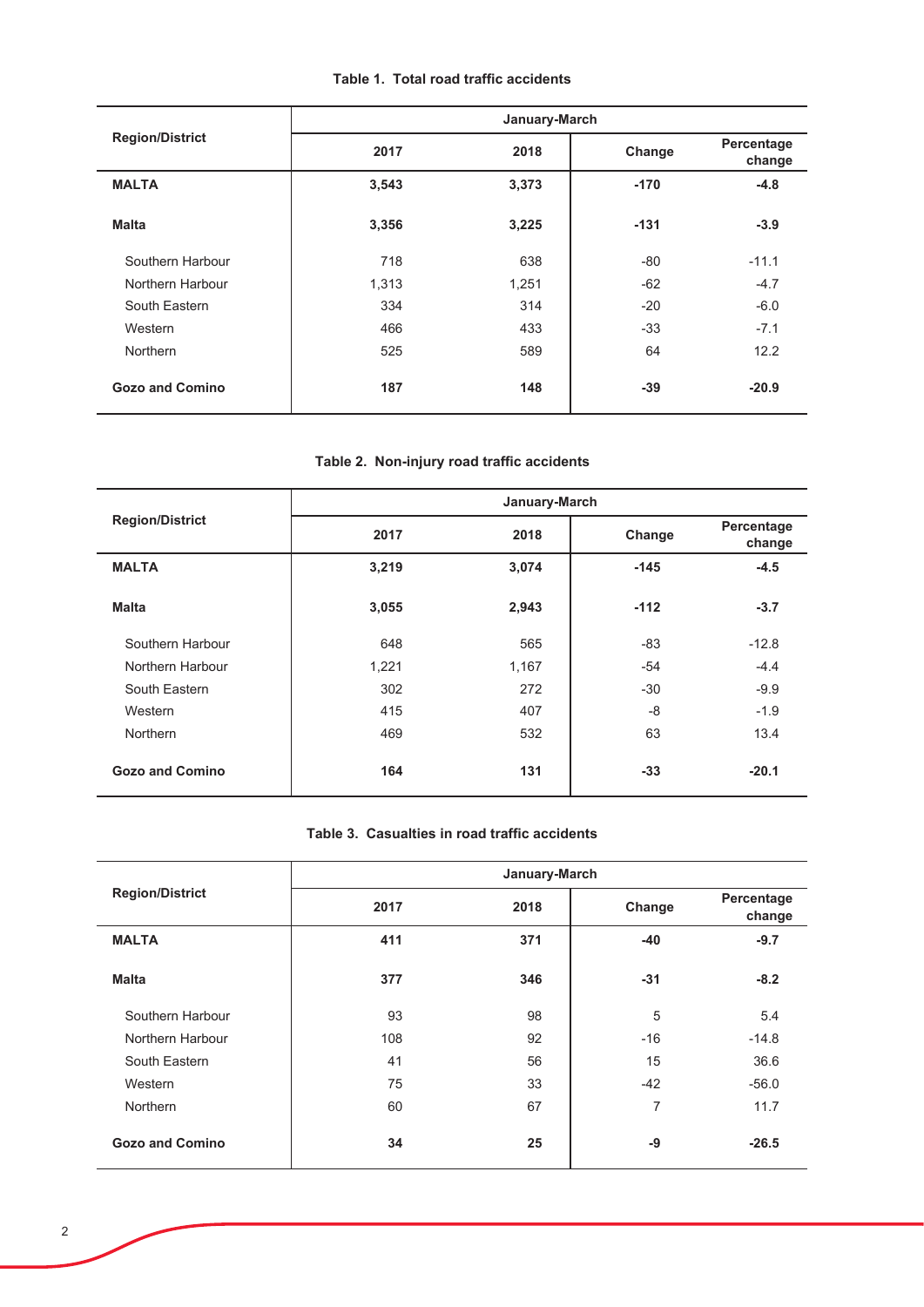| <b>Region/District</b> |       |                 | 2017   |                          |       | 2018  |          |        |               |       |
|------------------------|-------|-----------------|--------|--------------------------|-------|-------|----------|--------|---------------|-------|
|                        | Fatal | <b>Grievous</b> | Slight | Insignificant            | Total | Fatal | Grievous | Slight | Insignificant | Total |
| <b>MALTA</b>           |       | 30              | 200    | #VALUE!                  | 250   |       | 40       | 189    | 11            | 244   |
| <b>Malta</b>           |       | 25              | 186    | 16                       | 230   | 4     | 38       | 179    | 11            | 232   |
| Southern Harbour       |       |                 | 55     | $\overline{\phantom{a}}$ | 59    |       | 6        | 51     |               | 64    |
| Northern Harbour       |       | 10              | 45     | 3                        | 58    |       | 10       | 47     |               | 58    |
| South Eastern          |       | . .             | 22     |                          | 24    |       | 8        | 30     |               | 40    |
| Western                |       |                 | 38     | 11                       | 52    |       | 6        | 14     |               | 21    |
| Northern               |       | 9               | 26     | . .                      | 37    | 3     | 8        | 37     |               | 49    |
| <b>Gozo and Comino</b> |       | 5               | 14     | $\,$ $\,$                | 20    |       | 2        | 10     |               | 12    |

Table 4. Injuries sustained by drivers in road traffic accidents by district: January-March

#### Table 5. Injuries sustained by passengers in road traffic accidents by district: January-March

| <b>Region/District</b> |       | 2017     |        |               |       | 2018  |                          |        |               |       |
|------------------------|-------|----------|--------|---------------|-------|-------|--------------------------|--------|---------------|-------|
|                        | Fatal | Grievous | Slight | Insignificant | Total | Fatal | Grievous                 | Slight | Insignificant | Total |
| <b>MALTA</b>           |       | n        | 78     |               | 92    |       | 11                       | 70     |               | 86    |
| Malta                  |       | 6        | 69     |               | 81    |       | 9                        | 60     |               | 74    |
| Southern Harbour       |       |          | 22     |               | 23    |       |                          | 18     |               | 23    |
| Northern Harbour       |       |          | 15     |               | 20    |       |                          | 16     |               | 18    |
| South Eastern          |       |          | 9      |               |       |       | $\overline{\phantom{a}}$ |        |               |       |
| Western                |       |          | 16     |               | 20    |       |                          | 10     |               | 11    |
| Northern               |       |          |        |               |       |       | Ð                        |        |               | 13    |
| <b>Gozo and Comino</b> |       |          | 9      |               |       |       |                          | 10     |               | 12    |

| <b>Region/District</b> |       |             | 2017   |               |       | 2018  |          |        |               |       |
|------------------------|-------|-------------|--------|---------------|-------|-------|----------|--------|---------------|-------|
|                        | Fatal | Grievous    | Slight | Insignificant | Total | Fatal | Grievous | Slight | Insignificant | Total |
| <b>MALTA</b>           |       | 23          | 44     |               | 69    |       | 19       | 21     |               | 41    |
| Malta                  |       | 22          | 42     |               | 66    |       | 19       | 20     |               | 40    |
| Southern Harbour       |       | $\mathbf b$ |        |               | 11    |       |          | 8      |               | 11    |
| Northern Harbour       |       | 10          | 20     |               | 30    |       |          |        |               | 16    |
| South Eastern          |       | З           |        |               |       |       |          |        |               |       |
| Western                |       |             |        |               |       |       |          |        |               |       |
| Northern               |       |             | 11     |               | 14    |       |          |        |               |       |
| <b>Gozo and Comino</b> |       |             |        |               |       |       | $\sim$   |        | -             |       |
| of which cyclists      |       |             |        |               | 12    |       |          |        | -             |       |

Note: others refer to horsecabs, electric scooters, etc.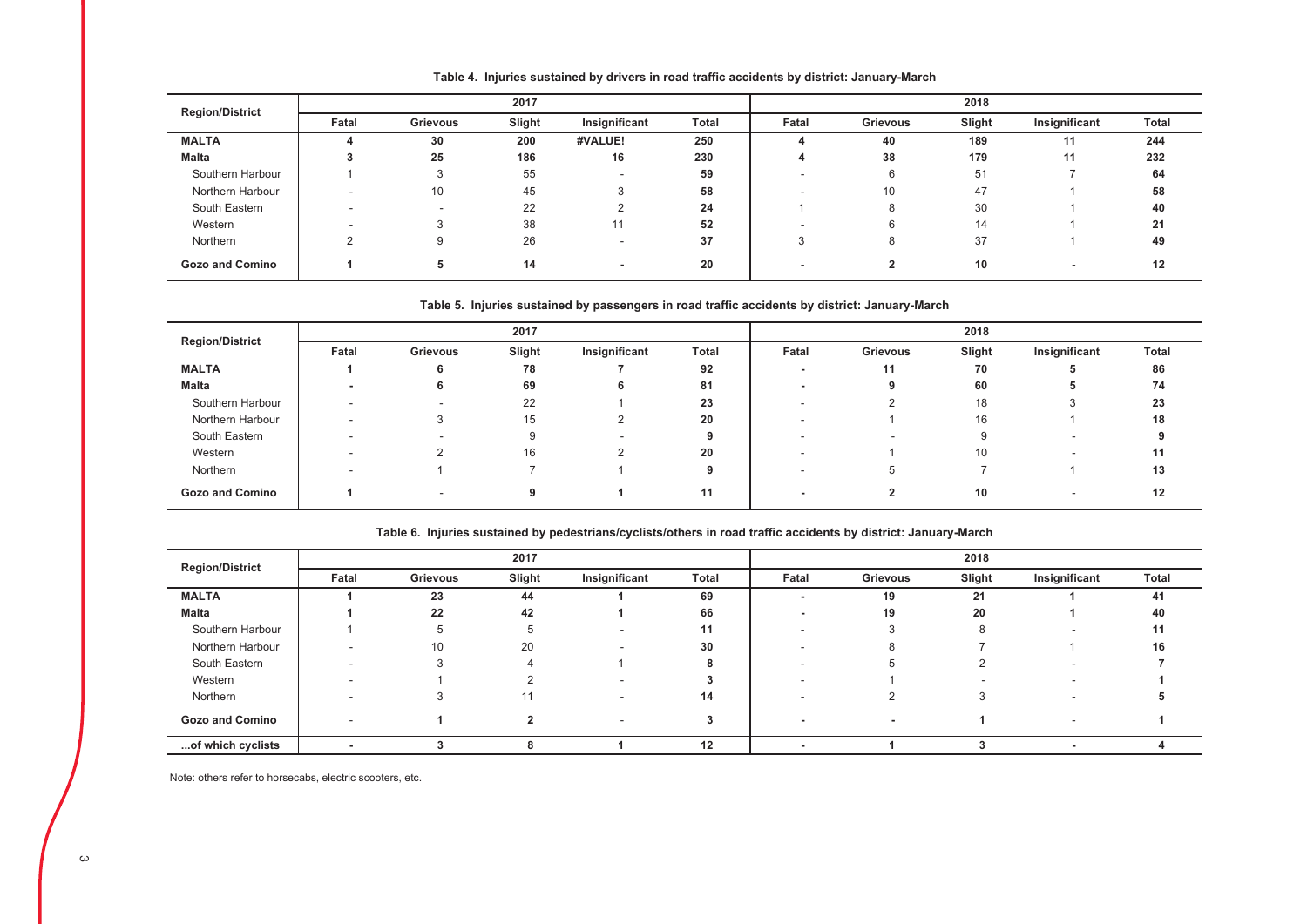|              |                          |                           | 2018           |                          |                |
|--------------|--------------------------|---------------------------|----------------|--------------------------|----------------|
| Age group    | Fatal                    | <b>Grievous</b>           | Slight         | Insignificant            | <b>Total</b>   |
|              |                          |                           | <b>Males</b>   |                          |                |
| $0 - 10$     | $\overline{\phantom{a}}$ | $\ensuremath{\mathsf{3}}$ | $\mathsf 3$    | $\overline{2}$           | 8              |
| $11 - 17$    |                          | $\overline{\phantom{a}}$  | $\mathbf{1}$   | $\mathbf{1}$             | $\mathbf 2$    |
| 18-25        | ٠                        | 9                         | 36             | 1                        | 46             |
| 26-40        | 1                        | 14                        | 45             | $\overline{2}$           | 62             |
| 41-59        | $\overline{2}$           | 18                        | 43             | $\mathbf 5$              | 68             |
| 60-65        |                          | $\overline{\phantom{a}}$  | 8              | ÷,                       | 8              |
| $66+$        |                          | 10                        | 15             | $\mathbf{1}$             | 26             |
| unknown      |                          | $\overline{\phantom{a}}$  | $\mathbf{1}$   | ÷,                       | $\mathbf{1}$   |
| Total        | 3                        | 54                        | 152            | 12                       | 221            |
|              |                          |                           | <b>Females</b> |                          |                |
| $0 - 10$     | $\overline{a}$           | $\overline{\phantom{a}}$  | $\sqrt{5}$     | $\sqrt{2}$               | $\overline{7}$ |
| $11 - 17$    | $\overline{a}$           | $\mathbf{1}$              | $\,$ 5 $\,$    | $\overline{\phantom{a}}$ | 6              |
| 18-25        | 1                        | 3                         | 23             | 1                        | 28             |
| 26-40        |                          | $\mathbf{1}$              | 43             | 1                        | 45             |
| 41-59        |                          | 10                        | 32             | 1                        | 43             |
| 60-65        |                          | $\blacksquare$            | $\overline{7}$ |                          | $\overline{7}$ |
| $66+$        |                          | $\mathbf{1}$              | 13             |                          | 14             |
| unknown      |                          | ÷,                        | ÷,             |                          | $\overline{a}$ |
| <b>Total</b> | 1                        | 16                        | 128            | 5                        | 150            |
|              |                          |                           | <b>Total</b>   |                          |                |
| $0 - 10$     | $\overline{\phantom{0}}$ | $\mathbf 3$               | 8              | 4                        | 15             |
| $11 - 17$    | $\overline{\phantom{a}}$ | 1                         | 6              | 1                        | 8              |
| 18-25        | 1                        | 12                        | 59             | $\overline{\mathbf{2}}$  | 74             |
| 26-40        | 1                        | 15                        | 88             | 3                        | 107            |
| 41-59        | $\overline{2}$           | 28                        | 75             | 6                        | 111            |
| 60-65        |                          | $\blacksquare$            | 15             | $\blacksquare$           | 15             |
| 66+          |                          | 11                        | 28             | 1                        | 40             |
| unknown      |                          |                           | 1              |                          | 1              |
| Total        | 4                        | 70                        | 280            | 17                       | 371            |

Table 7. Road traffic casualties by type of injury, age group and sex: January-March

Chart 2. Road traffic casualties by gender and age group: January-March 2018

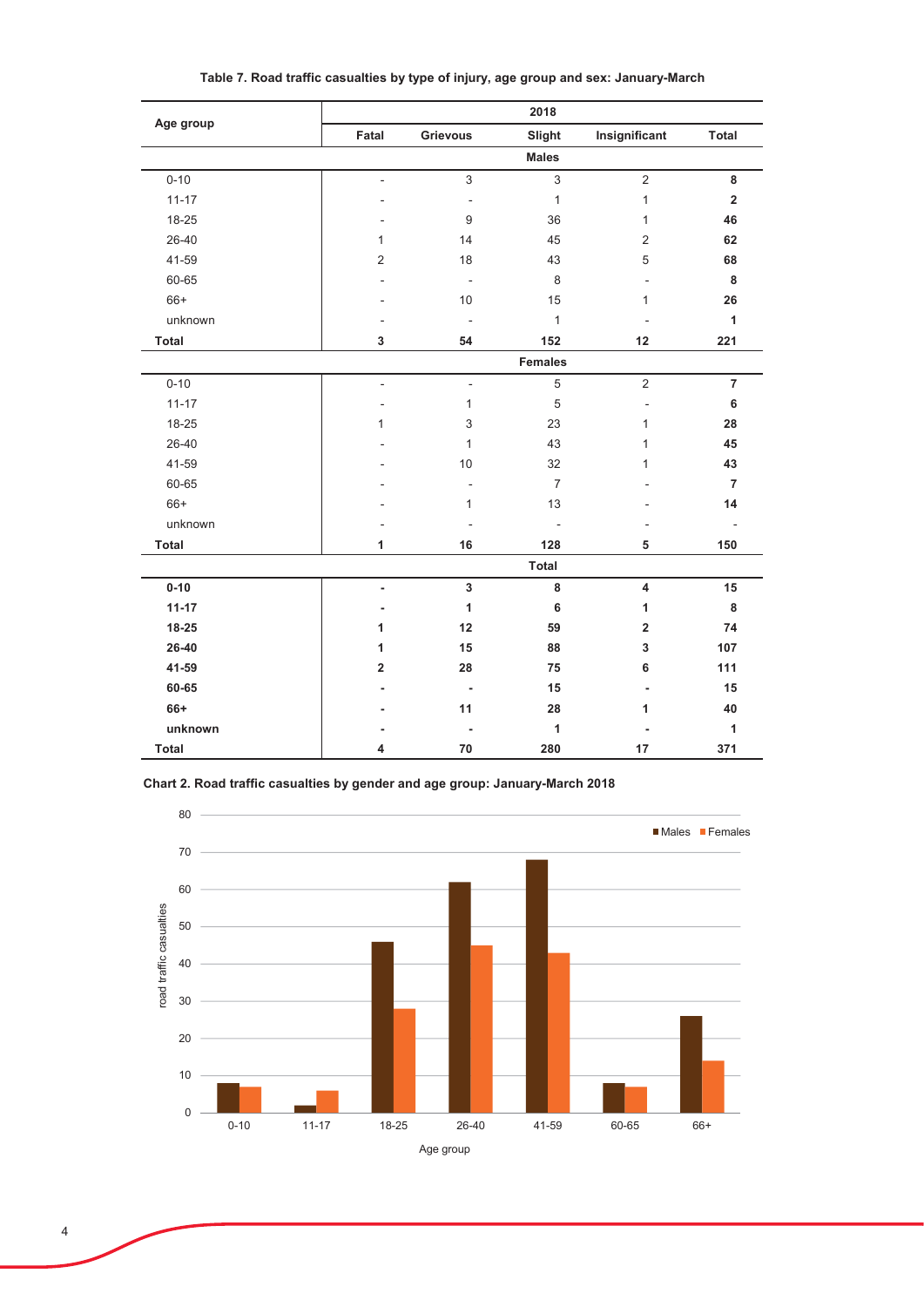| Road traffic unit | Vehicle type           |                |                 | 2018           |                          |              |
|-------------------|------------------------|----------------|-----------------|----------------|--------------------------|--------------|
|                   |                        | Fatal          | <b>Grievous</b> | Slight         | Insignificant            | <b>Total</b> |
|                   | Minibus                |                | $\overline{a}$  | 4              | $\overline{\phantom{a}}$ | 4            |
| <b>Driver</b>     | Motorcycle             | 2              | 24              | 52             | 3                        | 81           |
|                   | Passenger car          | $\overline{2}$ | 15              | 120            | 5                        | 142          |
|                   | Goods-carrying vehicle |                | 1               | 13             | 3                        | 17           |
|                   | Route bus              |                | 1               | 5              |                          | 6            |
|                   | Motorcycle             |                |                 | 6              | $\overline{\phantom{a}}$ | 6            |
| Passenger         | Passenger car          |                | 9               | 53             | 4                        | 66           |
|                   | Goods-carrying vehicle |                | 1               | 6              | 1                        | 8            |
|                   | Route bus              |                | 1               | $\overline{a}$ | $\blacksquare$           | 1            |
|                   | Passenger car          |                | 11              | 13             |                          | 24           |
| Pedestrian        | Goods-carrying vehicle |                | 4               | 3              | $\mathbf{1}$             | 8            |
|                   | Unknown vehicle        |                | 2               | 2              |                          | 4            |
|                   | Motorcycle             |                | 1               |                |                          | 1            |
| Cyclist           | Passenger car          |                |                 | 2              |                          | 2            |
|                   | Goods-carrying vehicle |                |                 | 1              |                          | 1            |
|                   | <b>Total</b>           | 4              | 70              | 280            | 17                       | 371          |

### Table 8. Road traffic casualties by person, vehicle type and injury: January-March

### Table 9. Road traffic casualties by type of accident and injured person: January-March

| Road traffic unit | <b>Accident type</b>                        | 2018  |                 |        |                |              |  |  |  |
|-------------------|---------------------------------------------|-------|-----------------|--------|----------------|--------------|--|--|--|
|                   |                                             | Fatal | <b>Grievous</b> | Slight | Insignificant  | <b>Total</b> |  |  |  |
|                   | Vehicle with vehicle                        |       | 34              | 168    | 9              | 211          |  |  |  |
|                   | Vehicle with pedestrian                     |       | 1               | 1      |                | 2            |  |  |  |
| <b>Driver</b>     | Vehicle with property                       | 4     | 5               | 17     | $\overline{2}$ | 28           |  |  |  |
|                   | Vehicle hit and run<br>Vehicle with vehicle | ٠     | 3               | ٠      | 3              |              |  |  |  |
|                   |                                             |       | 9               | 57     | 5              | 71           |  |  |  |
| Passenger         | Vehicle with property                       |       | 2               | 13     |                | 15           |  |  |  |
| Pedestrian        | Vehicle with pedestrian                     |       | 17              | 16     |                | 34           |  |  |  |
|                   | Vehicle hit and run                         |       |                 | 2      |                | 3            |  |  |  |
| Cyclist           | Vehicle with bicycle                        |       |                 | 3      |                | 4            |  |  |  |
|                   | <b>Total</b>                                | 4     | 70              | 280    | 17             | 371          |  |  |  |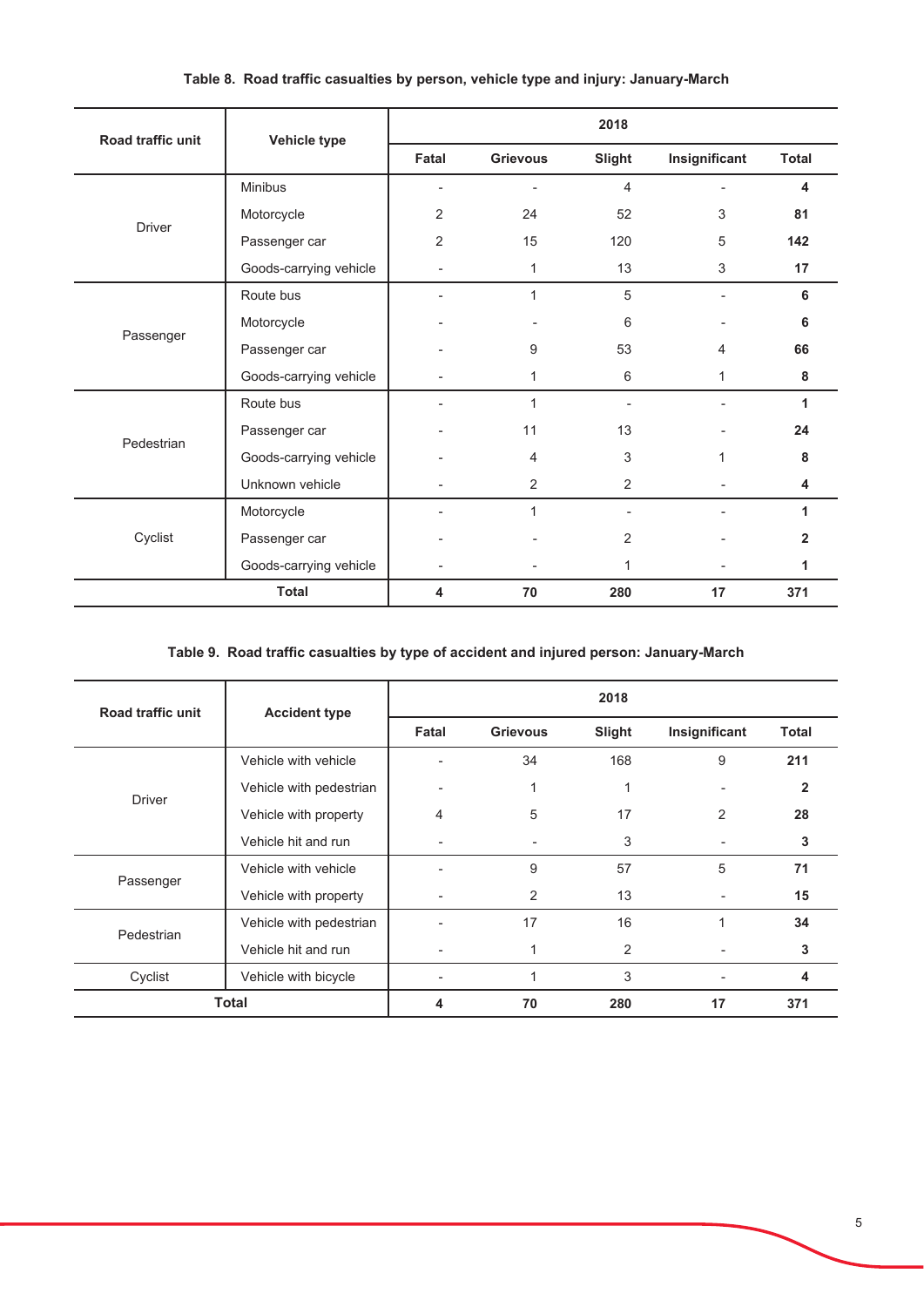| Table 10. Road traffic casualties and accidents by day of the week: January-March 2018 |  |  |  |  |  |
|----------------------------------------------------------------------------------------|--|--|--|--|--|
|----------------------------------------------------------------------------------------|--|--|--|--|--|

|                                    | Mondav | Tuesdav | Wednesdav | <b>Thursdav</b> | Fridav | Saturdav | Sundav | Total |
|------------------------------------|--------|---------|-----------|-----------------|--------|----------|--------|-------|
| Road traffic casualties            | 61     | 56      | 37        | 57              | 54     | 56       | 50     | 371   |
| <b>Road traffic accidents</b>      | 512    | 542     | 485       | 510             | 574    | 460      | 290    | 3,373 |
| Casualities-to-accidents ratio (%) | 11.9   | 10.3    | 7.6       | 11.2            | 9.4    | 12.2     | 17.2   | 11.0  |

Chart 3. Road traffic casualties by day: January-March 2018



Table 11. Road traffic accidents by day and time bracket: January-March 2018

| <b>Time bracket</b> | Monday | Tuesday | Wednesday | Thursday       | Friday | Saturday | Sunday | <b>Total</b> |
|---------------------|--------|---------|-----------|----------------|--------|----------|--------|--------------|
| $00:00 - 02:59$     | 14     | 6       | 2         | $\overline{4}$ |        | 16       | 17     | 66           |
| $03:00 - 05:59$     | 10     | 5       | 5         | $\overline{ }$ | 11     | 12       | 16     | 66           |
| $06:00 - 08:59$     | 106    | 105     | 114       | 113            | 106    | 45       | 22     | 611          |
| $09:00 - 11:59$     | 114    | 106     | 99        | 107            | 125    | 105      | 52     | 708          |
| 12:00 - 14:59       | 91     | 116     | 95        | 96             | 127    | 114      | 55     | 694          |
| $15:00 - 17:59$     | 99     | 113     | 105       | 109            | 110    | 79       | 68     | 683          |
| 18:00 - 20:59       | 65     | 73      | 48        | 56             | 64     | 65       | 41     | 412          |
| 21:00 - 23:59       | 13     | 18      | 17        | 18             | 24     | 24       | 19     | 133          |
| Total               | 512    | 542     | 485       | 510            | 574    | 460      | 290    | 3,373        |

Chart 4. Road traffic accidents by day and time bracket: January-March 2018

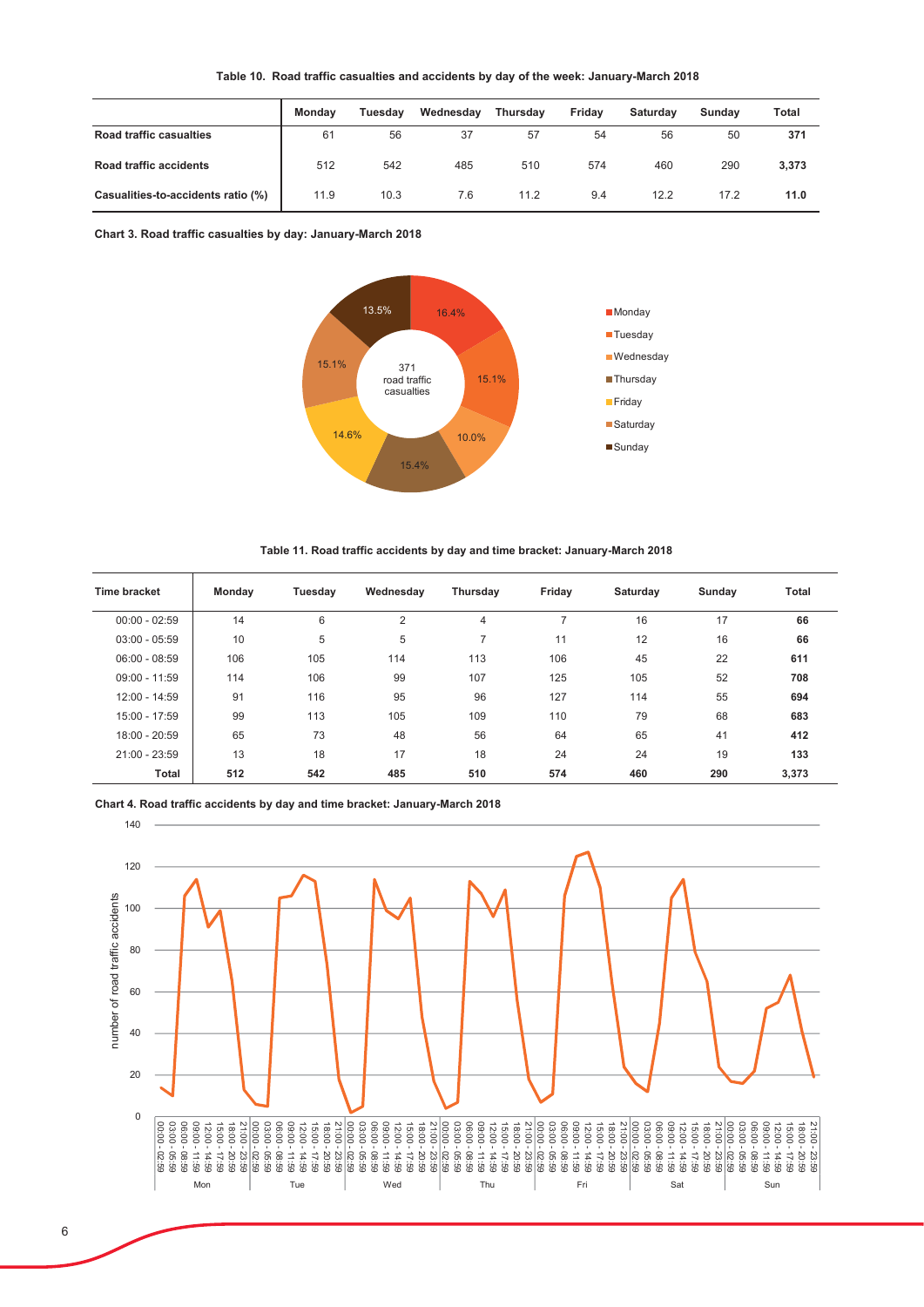| Table 12. Road traffic accidents by locality |  |
|----------------------------------------------|--|
|----------------------------------------------|--|

|                         | January-March    |                  |                  |  |  |  |
|-------------------------|------------------|------------------|------------------|--|--|--|
| Locality                | 2017             | 2018             | Change           |  |  |  |
| <b>Southern Harbour</b> | 718              | 638              | $-80$            |  |  |  |
| Cospicua                | 32               | 21               | $-11$            |  |  |  |
| Fgura                   | 61               | 57               | $-4$             |  |  |  |
| Floriana                | 51               | 64               | 13               |  |  |  |
|                         |                  |                  |                  |  |  |  |
| <b>Hal Luga</b>         | 74               | 100              | 26               |  |  |  |
| <b>Hal Tarxien</b>      | 53               | 50               | $-3$             |  |  |  |
| <b>Ħaż-Żabbar</b>       | 86               | 46               | $-40$            |  |  |  |
| Kalkara                 | 12               | 3                | $-9$             |  |  |  |
| Marsa                   | 145              | 147              | 2                |  |  |  |
| Paola                   | 121              | 84               | $-37$            |  |  |  |
| Santa Lucija            | 8                | 10               |                  |  |  |  |
| Senglea                 | $\overline{5}$   | 6                |                  |  |  |  |
| Valletta                | 46               | 33               | $-13$            |  |  |  |
| Vittoriosa              | 20               | 13               | $-7$             |  |  |  |
| Xgħajra                 | $\overline{4}$   | $\overline{4}$   |                  |  |  |  |
| <b>Northern Harbour</b> | 1,313            | 1,251            | $-62$            |  |  |  |
| <b>Birkirkara</b>       | 300              | 281              | $-19$            |  |  |  |
| Gżira                   | 100              | 80               | $-20$            |  |  |  |
| <b>Hal Qormi</b>        | 145              | 194              | 49               |  |  |  |
| <b>Hamrun</b>           | 76               | 68               | -8               |  |  |  |
| <b>Msida</b>            |                  |                  |                  |  |  |  |
|                         | 143              | 119              | $-24$            |  |  |  |
| Pembroke                | 19               | 26               | $\overline{7}$   |  |  |  |
| San Gwann               | 116              | 123              | $\overline{7}$   |  |  |  |
| Santa Venera            | 66               | 62               | $-4$             |  |  |  |
| St Julian's             | 97               | 89               | -8               |  |  |  |
| Swiegi                  | 56               | 49               | $-7$             |  |  |  |
| Ta' Xbiex               | 34               | 22               | $-12$            |  |  |  |
| Tal-Pietà               | 41               | 44               | 3                |  |  |  |
| Tas-Sliema              | 120              | 94               | $-26$            |  |  |  |
| <b>South Eastern</b>    | 334              | 314              | $-20$            |  |  |  |
| Birżebbuġa              | 53               | 52               | $-1$             |  |  |  |
| Gudja                   | 42               | 51               | $\boldsymbol{9}$ |  |  |  |
| <b>Hal Ghaxaq</b>       | 18               | 19               |                  |  |  |  |
| <b>Hal Kirkop</b>       | 14               | 15               |                  |  |  |  |
| <b>Hal Safi</b>         | 14               | 5                | -9               |  |  |  |
| Marsaskala              | 46               | 34               | $-12$            |  |  |  |
|                         |                  |                  | $-2$             |  |  |  |
| Marsaxlokk              | 17               | 15               |                  |  |  |  |
| Mqabba                  | 11               | $13$             | $\sqrt{2}$       |  |  |  |
| Qrendi                  | 15               | $\overline{7}$   | $-8-$            |  |  |  |
| Żejtun                  | 74               | 72               | $-2$             |  |  |  |
| Żurrieq                 | 30               | 31               | $\mathbf{1}$     |  |  |  |
| Western                 | 466              | 433              | $-33$            |  |  |  |
| <b>Had-Dingli</b>       | 15               | 13               | $-2$             |  |  |  |
| <b>Hal Balzan</b>       | 40               | 50               | 10               |  |  |  |
| Hal Lija                | 50               | 48               | $-2$             |  |  |  |
| <b>H'Attard</b>         | 128              | 125              | $-3$             |  |  |  |
| Haż-Żebbuġ              | 74               | 71               | $-3$             |  |  |  |
| Iklin                   | 19               | 14               | $-5$             |  |  |  |
| Mdina                   | $\boldsymbol{9}$ | $\overline{7}$   | $-2$             |  |  |  |
| Mtarfa                  | 5                | $\boldsymbol{9}$ | $\overline{4}$   |  |  |  |
| Rabat                   | 93               | 64               | $-29$            |  |  |  |
| Siggiewi                | 33               | 32               | $-1$             |  |  |  |
| Northern                | 525              | 589              | 64               |  |  |  |
| <b>Hal Gharghur</b>     | 23               | 33               | 10               |  |  |  |
| Mellieħa                | 76               | 75               | $-1$             |  |  |  |
|                         | 20               | 30               | 10               |  |  |  |
| Mġarr                   |                  |                  |                  |  |  |  |
| Mosta                   | 159              | 163              | $\overline{4}$   |  |  |  |
| Naxxar                  | 106              | 132              | 26               |  |  |  |
| St Paul's Bay           | 141              | 156              | 15               |  |  |  |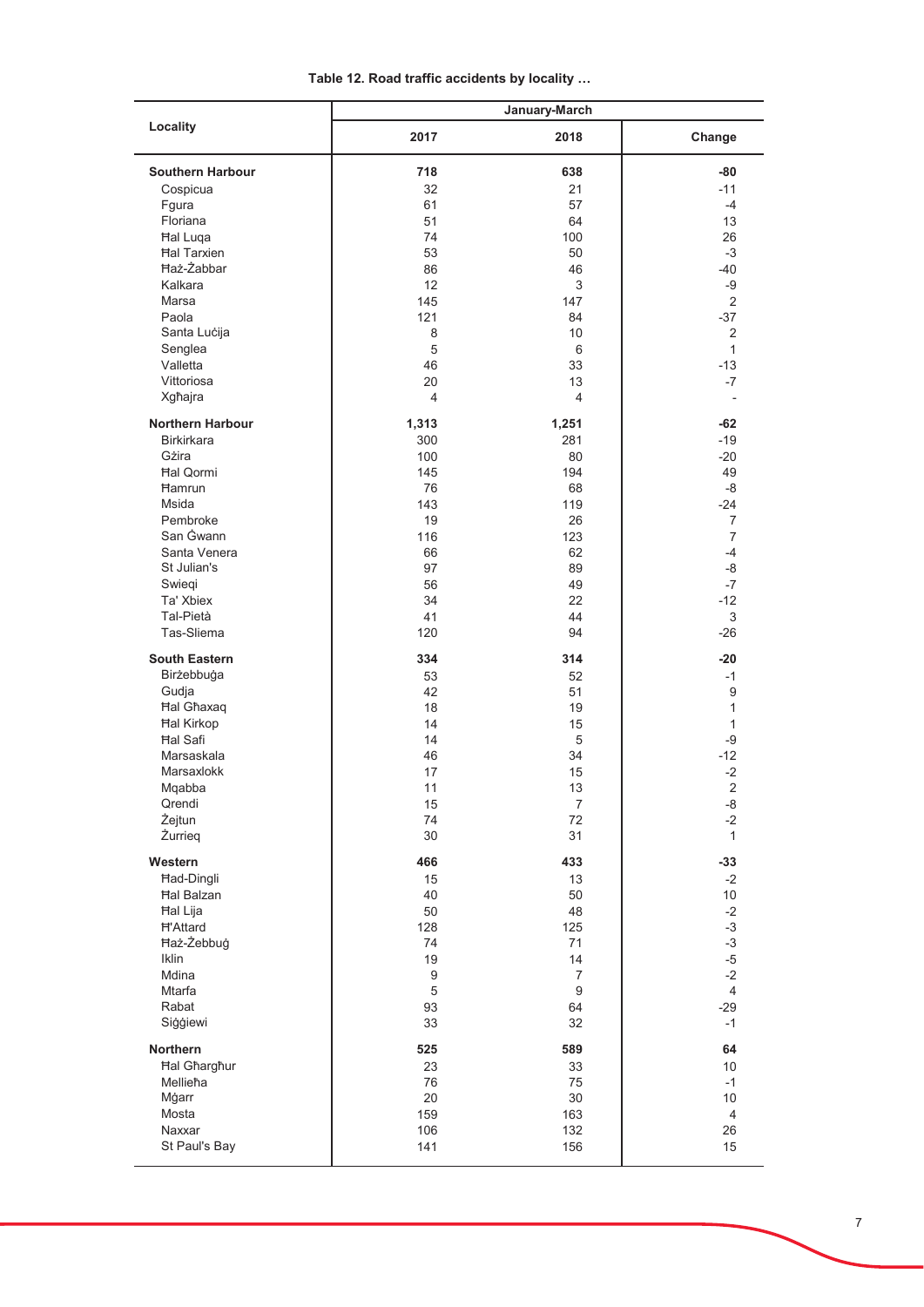|  |  |  |  |  | Table 12. Road traffic accidents by locality |  |  |
|--|--|--|--|--|----------------------------------------------|--|--|
|--|--|--|--|--|----------------------------------------------|--|--|

|                        | January-March  |      |        |  |  |  |
|------------------------|----------------|------|--------|--|--|--|
| Locality               | 2017           | 2018 | Change |  |  |  |
| <b>Gozo and Comino</b> | 187            | 148  | $-39$  |  |  |  |
| Fontana                | 2              | 3    |        |  |  |  |
| Għajnsielem            | 20             | 16   | -4     |  |  |  |
| Gharb                  | 13             | 4    | -9     |  |  |  |
| Għasri                 | $\overline{4}$ | 2    | $-2$   |  |  |  |
| Munxar                 | 6              | 6    |        |  |  |  |
| Nadur                  | 8              | 8    |        |  |  |  |
| Qala                   | 3              | 4    |        |  |  |  |
| San Lawrenz            |                |      | -1     |  |  |  |
| Ta' Kercem             |                | 4    | 3      |  |  |  |
| Ta' Sannat             | 4              |      | $-3$   |  |  |  |
| Victoria               | 58             | 44   | $-14$  |  |  |  |
| Xagħra                 | 16             | 14   | $-2$   |  |  |  |
| Xewkija                | 37             | 31   | -6     |  |  |  |
| Żebbuġ                 | 14             | 11   | $-3$   |  |  |  |
|                        |                |      |        |  |  |  |

## Chart 5. Top ten localities in which most road traffic accidents occured: January-March 2018